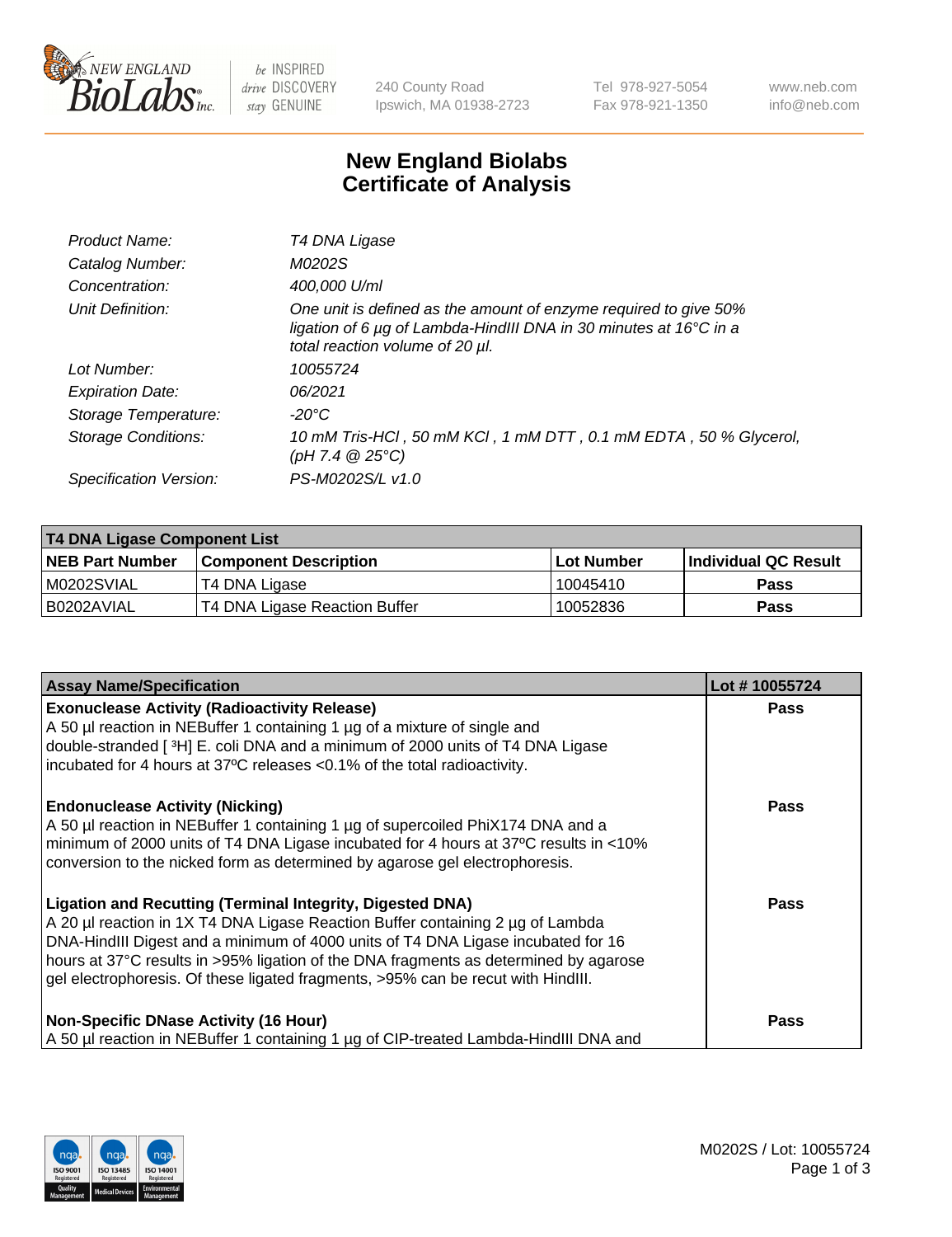

be INSPIRED drive DISCOVERY stay GENUINE

240 County Road Ipswich, MA 01938-2723 Tel 978-927-5054 Fax 978-921-1350

www.neb.com info@neb.com

| <b>Assay Name/Specification</b>                                                                                                                                                                                                                                                                                                                                                                             | Lot #10055724 |
|-------------------------------------------------------------------------------------------------------------------------------------------------------------------------------------------------------------------------------------------------------------------------------------------------------------------------------------------------------------------------------------------------------------|---------------|
| a minimum of 2000 units of T4 DNA Ligase incubated for 16 hours at 37°C results in a<br>DNA pattern free of detectable nuclease degradation as determined by agarose gel<br>electrophoresis.                                                                                                                                                                                                                |               |
| Double Stranded DNase Activity (Labeled Oligo)<br>A 50 µl reaction in CutSmart® Buffer containing a 20 nM solution of a fluorescent<br>labeled double-stranded oligonucleotide containing a blunt end and a minimum of<br>10,000 units of T4 DNA Ligase incubated for 16 hours at 37°C yields <5% degradation<br>as determined by capillary electrophoresis.                                                | <b>Pass</b>   |
| <b>DNase Activity (Labeled Oligo, 5' extension)</b><br>A 50 µl reaction in CutSmart® Buffer containing a 20 nM solution of a fluorescent<br>labeled double-stranded oligonucleotide containing a 5' extension and a minimum of<br>10,000 units of T4 DNA Ligase incubated for 16 hours at 37°C yields <5% degradation<br>as determined by capillary electrophoresis.                                        | <b>Pass</b>   |
| <b>DNase Activity (Labeled Oligo, 3' extension)</b><br>A 50 µl reaction in CutSmart® Buffer containing a 20 nM solution of a fluorescent<br>labeled double-stranded oligonucleotide containing a 3' extension and a minimum of<br>10,000 units of T4 DNA Ligase incubated for 16 hours at 37°C yields <5% degradation<br>as determined by capillary electrophoresis.                                        | <b>Pass</b>   |
| <b>Protein Concentration (A280)</b><br>The concentration of T4 DNA Ligase is 0.4 mg/ml +/- 10% as determined by UV<br>absorption at 280 nm. Protein concentration is determined by the Pace method using<br>the extinction coefficient of 57,675 and molecular weight of 55,292 daltons for T4<br>DNA Ligase (Pace, C.N. et al. (1995) Protein Sci., 4, 2411-2423).                                         | <b>Pass</b>   |
| <b>Protein Purity Assay (SDS-PAGE)</b><br>T4 DNA Ligase is ≥ 95% pure as determined by SDS-PAGE analysis using Coomassie Blue<br>detection.                                                                                                                                                                                                                                                                 | <b>Pass</b>   |
| qPCR DNA Contamination (E. coli Genomic)<br>A minimum of 2000 units of T4 DNA Ligase is screened for the presence of E. coli<br>genomic DNA using SYBR® Green qPCR with primers specific for the E. coli 16S rRNA<br>locus. Results are quantified using a standard curve generated from purified E. coli<br>genomic DNA. The measured level of E. coli genomic DNA contamination is ≤ 1 E. coli<br>genome. | Pass          |
| <b>RNase Activity (Extended Digestion)</b><br>A 10 µl reaction in NEBuffer 4 containing 40 ng of a 300 base single-stranded RNA<br>and a minimum of 1 µl of T4 DNA Ligase is incubated at 37°C. After incubation for 16<br>hours, >90% of the substrate RNA remains intact as determined by gel electrophoresis                                                                                             | Pass          |